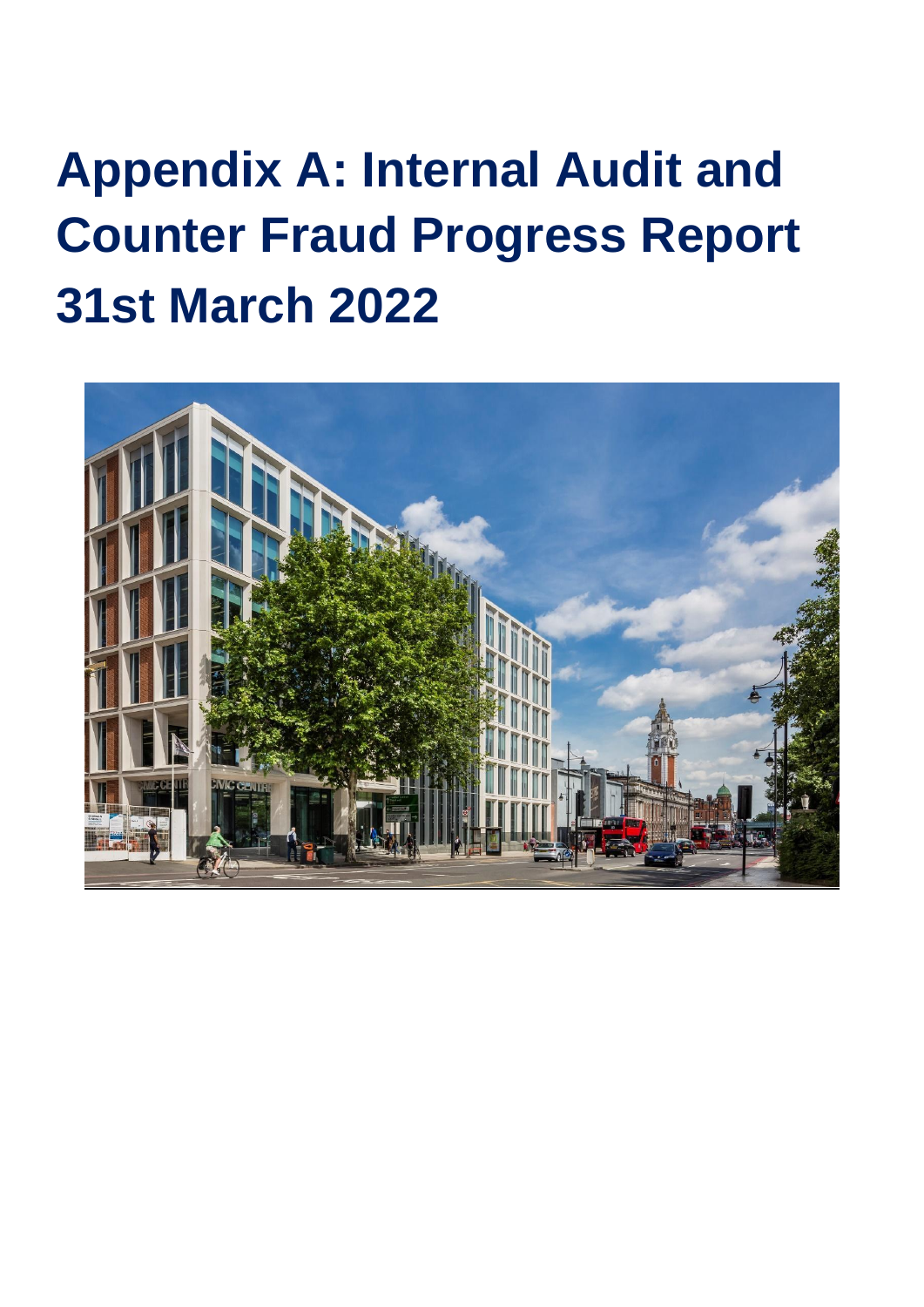# **Summary**

# *1.1 Purpose of this report*

We are committed to keeping Corporate Committee up to date with Internal Audit and Counter Fraud progress and activity throughout the year. This summary has been prepared to update you on our activity since the last meeting of Corporate Committee and to bring to your attention any other matters that are relevant to your responsibilities.

# *1.2 Internal Audit*

## **Delivery**

The progress against the 2021/22 Internal Audit Plan as at 28/02/2022 is outlined in Chart 1 below. Good progress has been made against delivery of the internal audit plan across the year to date. As at the end of February 2022, we have delivered around 76% of the annual programme of audit work including 33% currently at the reporting stage. The cooperation of management in gaining access to systems and process remains good. Implementation rates remain over 90%, which is best in class for the sector.

#### More details are provided in Section 3: '*Internal Audit Progress'.*

# **21 16 8 0 3 1 0 5 10 15 20 25 Final report Issued Reporting Fieldwork Awaiting Fieldwork Start Scoping Not yet due/On hold Status Progress against 2021/22 IA Plan**

# **Chart 1. Progress against 2021/22 IA Plan**

#### **Implementation of Actions**

There were 50 high risk actions as at 28 February 2022.The status of implementation of these actions is outlined in Chart 2. below:

*Further detail in Annex A: Follow Up: Status of outstanding management actions.* **Chart 2. Implementation of Actions**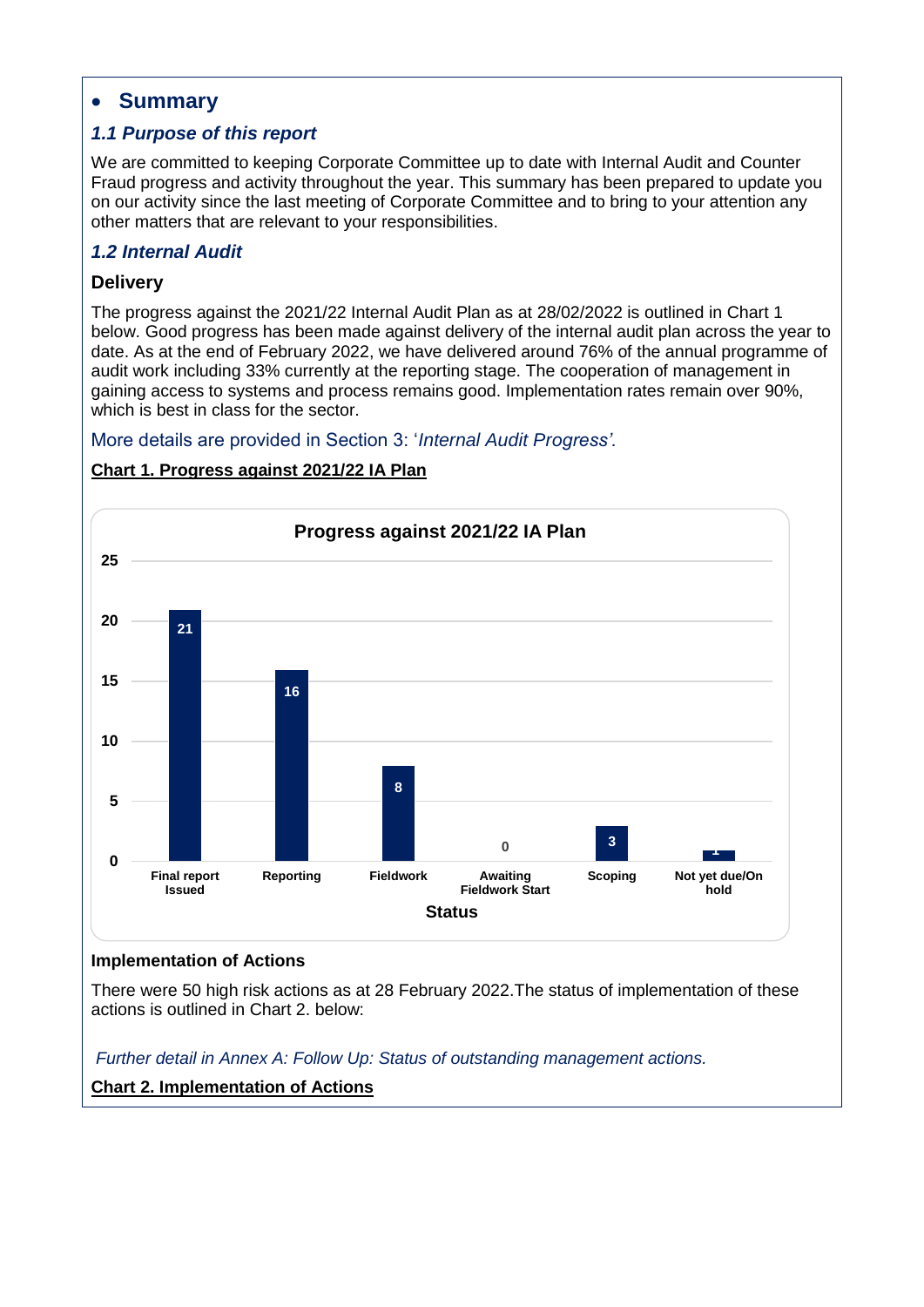![](_page_2_Figure_0.jpeg)

# *1.3 Counter Fraud*

**General Investigations:** Between 1 April 2021 and 28 February 2022, 226 investigations have been completed of which 87 have resulted in the recovery of properties. The Team has 123 live investigations, and 139 cases are with Housing and/or Legal Services for further action after recommendations were made by Counter Fraud to serve notices.

**Internal Investigations:** 49 investigation reports have been submitted, and 54 investigations have been closed, of which 9 have resulted in management recommendations being provided, 2 officers have been dismissed, 5 officers have resigned, 7 have received warnings and 16 candidates have had offers of employment rejected due to information obtained from Cifas.

**Financial Investigations:** 11 financial investigations are being advanced; progress has been hindered by the pandemic and the resulting court delays. There are several crown court trials set for 2022 where financial investigations are ongoing.

More details are provided in Section 4: '*Counter Fraud Progress'.*

# *1.4 Amendments to the Internal Audit Plan*

In line with our Internal Audit Charter, we present a proposed Internal Audit Plan to Corporate Committee at the start of each financial year which is flexed throughout the year to ensure that our work is focussed on the Council's key risks and provides assurance in the areas where it is most needed. Using this risk-based approach we have made the following amendments since the last Corporate Committee.

- **Deferred – Capital Projects Use of Funding** Due to the key audit sponsor currently on secondment, following the finalisation of the terms of reference it was agreed that this will be audited as part of next years' internal audit plan.
- *2. Internal Audit Reports issued since the previous meeting*

# *2.1.Core Audit Programme: No and Limited Assurance report*

We have one Limited report in this period.

#### 2.1.1 **St Andrew's CE Primary School**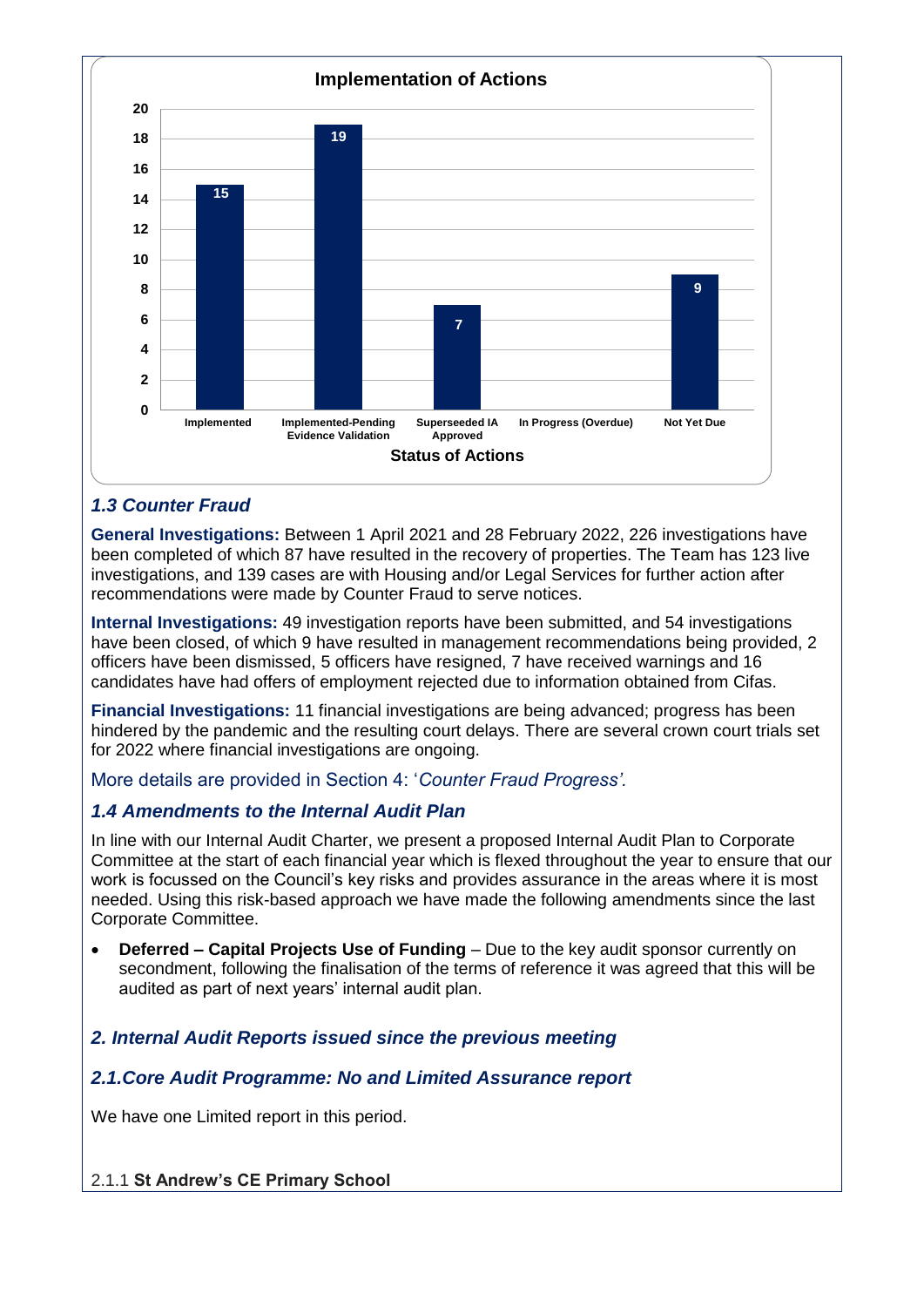| <b>Critical</b><br><b>Limited</b><br><b>Medium</b><br><b>High</b><br><b>Advisory</b><br>Low<br><b>Assurance</b><br>3<br>1<br>$\bf{0}$<br>$\bf{0}$<br>$\bf{0}$<br>This report is based on findings from the Internal Audit testing conducted at the School in October<br>2021. Our review identified the following <i>high-risk</i> findings which are currently being addressed by<br>Pay and Personnel Records – Employment contracts were missing from personnel files in<br>2/4 (50%) instances and the same finding was made in the 2017/18 audit where 8/11 files<br>(73%) did not contain a contract of current contract of employment.<br>Status (February 2022): The School has provided an update that all contracts have now been<br>reviewed.<br><b>Budgetary Control</b> - The School has received licensed deficit approval for 2020/21 and<br>2021/22. Whilst the financial health of the School is subject to regular monitoring by the<br>Council, there has been a declining trend in deficit Schools and the overall impact for the local<br>authority. Within this context, findings from our audit and feedback from the Schools Finance<br>Team have been taken into consideration where higher risk ratings have been assigned to<br>Schools where the reduction plan does not recover the deficit and ongoing cash flow concerns<br>have been identified.<br>Status (February 2022): The School has provided an update, that two meetings have taken<br>place with the Council with regard to deficit reduction planning. These meetings took place on<br>11th January 2022 and 21st January 2022. These meetings will be ongoing.<br><b>Bank Accounts</b> – The School's bank mandate contained a former member of staff and was<br>therefore not up to date; the same finding was made in both the School's previous audits. The<br>School's bank account had been overdrawn for a period of two weeks where the School had<br>not informed the Council's Schools Finance Team. Schools Finance feedback also indicates<br>ongoing cash flow concerns.<br>Status (February 2022): The School has provided an update stating progress on the bank<br>mandate update is currently with the Council's Financial Transactions Services Team. | <b>Overall rating</b> |  |  | Number of findings by risk rating |  |           |  |  |  |
|-------------------------------------------------------------------------------------------------------------------------------------------------------------------------------------------------------------------------------------------------------------------------------------------------------------------------------------------------------------------------------------------------------------------------------------------------------------------------------------------------------------------------------------------------------------------------------------------------------------------------------------------------------------------------------------------------------------------------------------------------------------------------------------------------------------------------------------------------------------------------------------------------------------------------------------------------------------------------------------------------------------------------------------------------------------------------------------------------------------------------------------------------------------------------------------------------------------------------------------------------------------------------------------------------------------------------------------------------------------------------------------------------------------------------------------------------------------------------------------------------------------------------------------------------------------------------------------------------------------------------------------------------------------------------------------------------------------------------------------------------------------------------------------------------------------------------------------------------------------------------------------------------------------------------------------------------------------------------------------------------------------------------------------------------------------------------------------------------------------------------------------------------------------------------------------------------------------------------------------------------------------------|-----------------------|--|--|-----------------------------------|--|-----------|--|--|--|
|                                                                                                                                                                                                                                                                                                                                                                                                                                                                                                                                                                                                                                                                                                                                                                                                                                                                                                                                                                                                                                                                                                                                                                                                                                                                                                                                                                                                                                                                                                                                                                                                                                                                                                                                                                                                                                                                                                                                                                                                                                                                                                                                                                                                                                                                   |                       |  |  |                                   |  |           |  |  |  |
|                                                                                                                                                                                                                                                                                                                                                                                                                                                                                                                                                                                                                                                                                                                                                                                                                                                                                                                                                                                                                                                                                                                                                                                                                                                                                                                                                                                                                                                                                                                                                                                                                                                                                                                                                                                                                                                                                                                                                                                                                                                                                                                                                                                                                                                                   |                       |  |  |                                   |  |           |  |  |  |
|                                                                                                                                                                                                                                                                                                                                                                                                                                                                                                                                                                                                                                                                                                                                                                                                                                                                                                                                                                                                                                                                                                                                                                                                                                                                                                                                                                                                                                                                                                                                                                                                                                                                                                                                                                                                                                                                                                                                                                                                                                                                                                                                                                                                                                                                   | the School:           |  |  |                                   |  |           |  |  |  |
|                                                                                                                                                                                                                                                                                                                                                                                                                                                                                                                                                                                                                                                                                                                                                                                                                                                                                                                                                                                                                                                                                                                                                                                                                                                                                                                                                                                                                                                                                                                                                                                                                                                                                                                                                                                                                                                                                                                                                                                                                                                                                                                                                                                                                                                                   |                       |  |  |                                   |  |           |  |  |  |
|                                                                                                                                                                                                                                                                                                                                                                                                                                                                                                                                                                                                                                                                                                                                                                                                                                                                                                                                                                                                                                                                                                                                                                                                                                                                                                                                                                                                                                                                                                                                                                                                                                                                                                                                                                                                                                                                                                                                                                                                                                                                                                                                                                                                                                                                   | #                     |  |  |                                   |  |           |  |  |  |
| <b>Name of Review</b>                                                                                                                                                                                                                                                                                                                                                                                                                                                                                                                                                                                                                                                                                                                                                                                                                                                                                                                                                                                                                                                                                                                                                                                                                                                                                                                                                                                                                                                                                                                                                                                                                                                                                                                                                                                                                                                                                                                                                                                                                                                                                                                                                                                                                                             |                       |  |  |                                   |  |           |  |  |  |
| Reports issued in final: January - February 2022                                                                                                                                                                                                                                                                                                                                                                                                                                                                                                                                                                                                                                                                                                                                                                                                                                                                                                                                                                                                                                                                                                                                                                                                                                                                                                                                                                                                                                                                                                                                                                                                                                                                                                                                                                                                                                                                                                                                                                                                                                                                                                                                                                                                                  | 1                     |  |  |                                   |  |           |  |  |  |
| Children's Services - St. Andrew's                                                                                                                                                                                                                                                                                                                                                                                                                                                                                                                                                                                                                                                                                                                                                                                                                                                                                                                                                                                                                                                                                                                                                                                                                                                                                                                                                                                                                                                                                                                                                                                                                                                                                                                                                                                                                                                                                                                                                                                                                                                                                                                                                                                                                                | 2                     |  |  |                                   |  |           |  |  |  |
| CE Primary Children's Services - St. Helen's RC Primary                                                                                                                                                                                                                                                                                                                                                                                                                                                                                                                                                                                                                                                                                                                                                                                                                                                                                                                                                                                                                                                                                                                                                                                                                                                                                                                                                                                                                                                                                                                                                                                                                                                                                                                                                                                                                                                                                                                                                                                                                                                                                                                                                                                                           | 3                     |  |  |                                   |  |           |  |  |  |
| Finance & Investment - Matrix                                                                                                                                                                                                                                                                                                                                                                                                                                                                                                                                                                                                                                                                                                                                                                                                                                                                                                                                                                                                                                                                                                                                                                                                                                                                                                                                                                                                                                                                                                                                                                                                                                                                                                                                                                                                                                                                                                                                                                                                                                                                                                                                                                                                                                     | $\overline{4}$        |  |  |                                   |  |           |  |  |  |
| <b>Report Classification/ Review</b><br><b>Status and comments</b><br><b>Limited Assurance</b><br><b>Reasonable Assurance</b><br><b>Reasonable Assurance</b><br>Children's Services - Streatham Wells Primary<br><b>Substantial Assurance</b>                                                                                                                                                                                                                                                                                                                                                                                                                                                                                                                                                                                                                                                                                                                                                                                                                                                                                                                                                                                                                                                                                                                                                                                                                                                                                                                                                                                                                                                                                                                                                                                                                                                                                                                                                                                                                                                                                                                                                                                                                     | 5                     |  |  |                                   |  |           |  |  |  |
| Resident Services - Cyber Security in Schools<br>Advisory                                                                                                                                                                                                                                                                                                                                                                                                                                                                                                                                                                                                                                                                                                                                                                                                                                                                                                                                                                                                                                                                                                                                                                                                                                                                                                                                                                                                                                                                                                                                                                                                                                                                                                                                                                                                                                                                                                                                                                                                                                                                                                                                                                                                         | 6                     |  |  |                                   |  |           |  |  |  |
| Work in progress (scoping, fieldwork, or draft report)                                                                                                                                                                                                                                                                                                                                                                                                                                                                                                                                                                                                                                                                                                                                                                                                                                                                                                                                                                                                                                                                                                                                                                                                                                                                                                                                                                                                                                                                                                                                                                                                                                                                                                                                                                                                                                                                                                                                                                                                                                                                                                                                                                                                            | $\overline{7}$        |  |  |                                   |  |           |  |  |  |
| Council wide - Inclusion and Diversity<br>Reporting                                                                                                                                                                                                                                                                                                                                                                                                                                                                                                                                                                                                                                                                                                                                                                                                                                                                                                                                                                                                                                                                                                                                                                                                                                                                                                                                                                                                                                                                                                                                                                                                                                                                                                                                                                                                                                                                                                                                                                                                                                                                                                                                                                                                               | 8                     |  |  |                                   |  | Reporting |  |  |  |
| Council wide - Business Continuity<br>Reporting<br>Sustainable Growth - Planning Applications                                                                                                                                                                                                                                                                                                                                                                                                                                                                                                                                                                                                                                                                                                                                                                                                                                                                                                                                                                                                                                                                                                                                                                                                                                                                                                                                                                                                                                                                                                                                                                                                                                                                                                                                                                                                                                                                                                                                                                                                                                                                                                                                                                     |                       |  |  |                                   |  |           |  |  |  |

9 Finance & Investment - Procurement Reporting Reporting 10 Cross-Cutting - Modern Slavery **Reporting** Reporting 11 Council wide - Business Process Assurance Reporting Reporting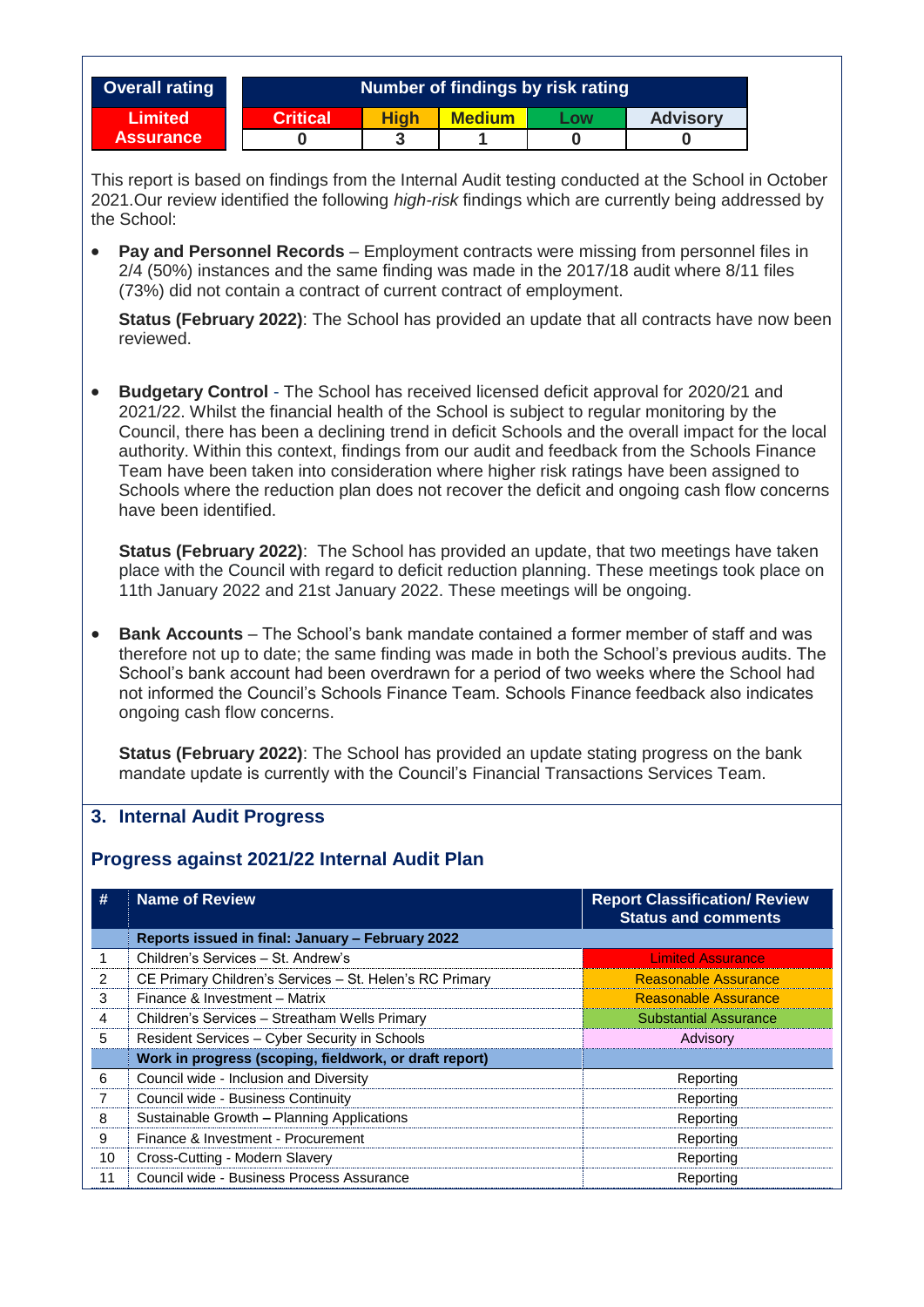| 12                       | Finance & Investment - Continuous Auditing and Monitoring P1               | Reporting                    |
|--------------------------|----------------------------------------------------------------------------|------------------------------|
| 13                       | Public Health - Lambeth Together                                           | Reporting                    |
| 14                       | Council wide - Transition from Children to Adults - Tripartite Panel       | Reporting                    |
| 15                       | Children's Services - Emergency Duty Team                                  | Reporting                    |
| 16                       | Resident Services - Tech Risk Assessment                                   | Reporting                    |
| 17                       | <b>Resident Services - Application System Governance</b>                   | Reporting                    |
| 18                       | <b>Resident Services - Housing Repairs</b>                                 | Reporting                    |
| 19                       | Resident Services - Direct Labour Organisation                             | Reporting                    |
| 20                       | Council wide - Data Protection and Information Governance                  | Reporting                    |
| 21                       | Finance & Investment - Redress Assurance Scheme P2                         | Reporting                    |
| 22                       | Finance & Investment - Home Working Health and Safety                      | Fieldwork                    |
| 23                       | Finance & Investment - Continuous Auditing and Monitoring P2               | <b>Fieldwork</b>             |
| 24                       | <b>Resident Services - Voids</b>                                           | Fieldwork                    |
| 25                       | Children's Services - St. Bede's Catholic Infant and Nursery               | Fieldwork                    |
| 26                       | Children's Services - St. Bernadette Catholic Junior                       | <b>Fieldwork</b>             |
| 27                       | Children's Services - Supporting Families Grant Claim Validation Q4        | Fieldwork                    |
| 28                       | Children's Services - Archbishop Sumner CE Primary                         | Fieldwork                    |
| 29                       | Children's Services - Henry Cavendish Primary                              | <b>Fieldwork</b>             |
| 30                       | Children's Services - Youth Offending Service                              | Scoping                      |
|                          | Children's Services - School Meal Vouchers and Schools Banking             |                              |
| 31                       | Mandates                                                                   | Scoping                      |
| 32                       | Finance & Investment - Disciplinary Processes                              | Scoping                      |
|                          | <b>Scheduled/Not yet due</b>                                               |                              |
| 33                       | Children's Services - Schools Summary Report                               | Not yet due                  |
|                          | Ongoing assurance and advisory support, and service management             |                              |
| 34                       | <b>Implementation Reviews</b>                                              | Ongoing                      |
|                          | Completed reports/assignments (April 2021 - December 2021)                 |                              |
| 35                       | Resident Services - Blenheim Gardens RMO                                   | <b>Substantial Assurance</b> |
| 36                       | Children's Services - Reay Primary                                         | <b>Substantial Assurance</b> |
| 37                       | Adults Social Care - Budgetary Control                                     | <b>Substantial Assurance</b> |
| 38                       | Children's Services - Hitherfield Primary                                  | Substantial Assurance        |
| 39                       | Children's Services - Woodmansterne (all through) School                   | <b>Substantial Assurance</b> |
| 40                       | Resident Services - CETRA Housing Co-operative                             | <b>Substantial Assurance</b> |
| 41                       | Resident Services - Holland Rise TMO                                       | <b>Substantial Assurance</b> |
| 42                       | Resident Services - CETRA Housing Co-operative                             | Substantial Assurance        |
| 43                       | Resident Services - Holland Rise TMO                                       | <b>Substantial Assurance</b> |
| 44                       | Children's Services - St. Andrew's Catholic Primary                        | <b>Reasonable Assurance</b>  |
| 45                       | Children's Services - Telferscot Primary                                   | <b>Reasonable Assurance</b>  |
| 46                       | Children's Services - Supporting Families Grant Claim Validation Q2        | Advisory                     |
| 47                       | Finance & Investment - Redress Assurance Scheme P1                         | Advisory                     |
| 48                       | Children's Services - Troubled Families Grant Claim Validation Q1          | Advisory                     |
| 49                       | Children's Services - Supporting Families Grant Claim Validation Q3        | Advisory                     |
| 50                       | Adults Social Care - Deprivation of Liberty Safeguards                     | Advisory                     |
| 51                       | Children's Services - SFVS                                                 | N/A                          |
|                          | Cancelled / Deferred / Substituted (April 2021- February 2022)             |                              |
| $\overline{\phantom{a}}$ | <b>Resident Services - Capital Projects</b>                                | See section 1.4              |
| $\overline{\phantom{a}}$ | Resident Services - Public Protection: ASB                                 |                              |
|                          | Council wide - Use of funding                                              |                              |
| $\blacksquare$           |                                                                            |                              |
| $\blacksquare$           | Children's Services - School Contingency (additional school audit)         | N/A                          |
| $\overline{\phantom{a}}$ | Council wide - Brexit                                                      |                              |
| $\blacksquare$           | Children's Services - SEND (Special Educational Needs and<br>Disabilities) |                              |
|                          | Sustainable Growth - Commercial entities                                   |                              |
| $\blacksquare$           |                                                                            |                              |
|                          | Children's Services - Pupil Place Planning                                 |                              |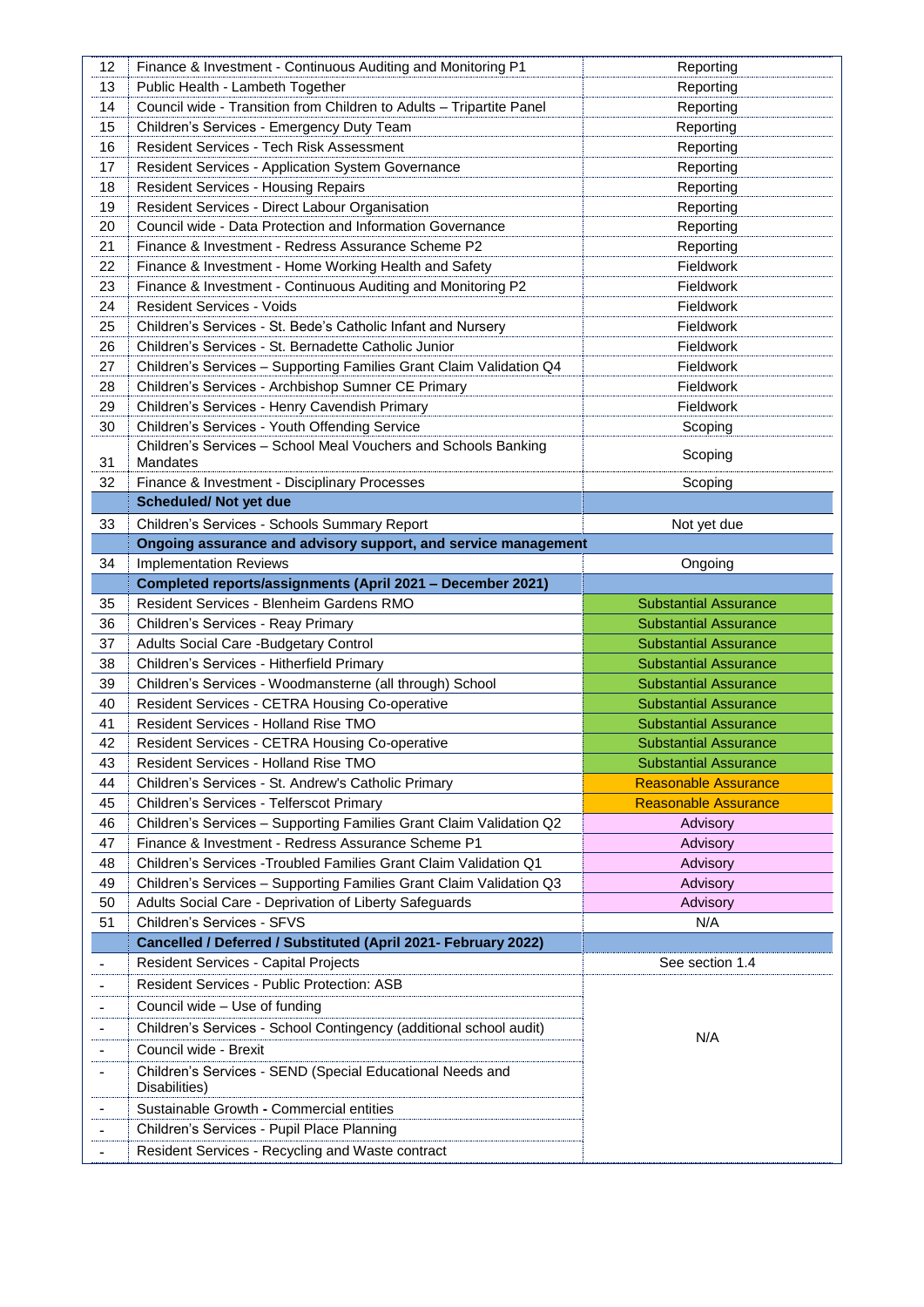#### **4.1 Counter Fraud**

The following table contains details of tenancy recommendations submitted to Housing/Legal for recovery of the tenancy where fraud or other related concerns have been identified, which is currently ahead of target and at a similar level to the previous year.

![](_page_5_Figure_2.jpeg)

The following table demonstrates tenancy recoveries, which are significantly higher than at this stage during the previous year. This is due to pandemic restrictions being lifted which has resulted in the reintroduction of visits, interviews, and court hearings.

![](_page_5_Figure_4.jpeg)

The following table shows financial outcomes to date, compared to the previous year. We are significantly ahead of where we were at this point last year, primarily due to securing significantly more tenancy recoveries.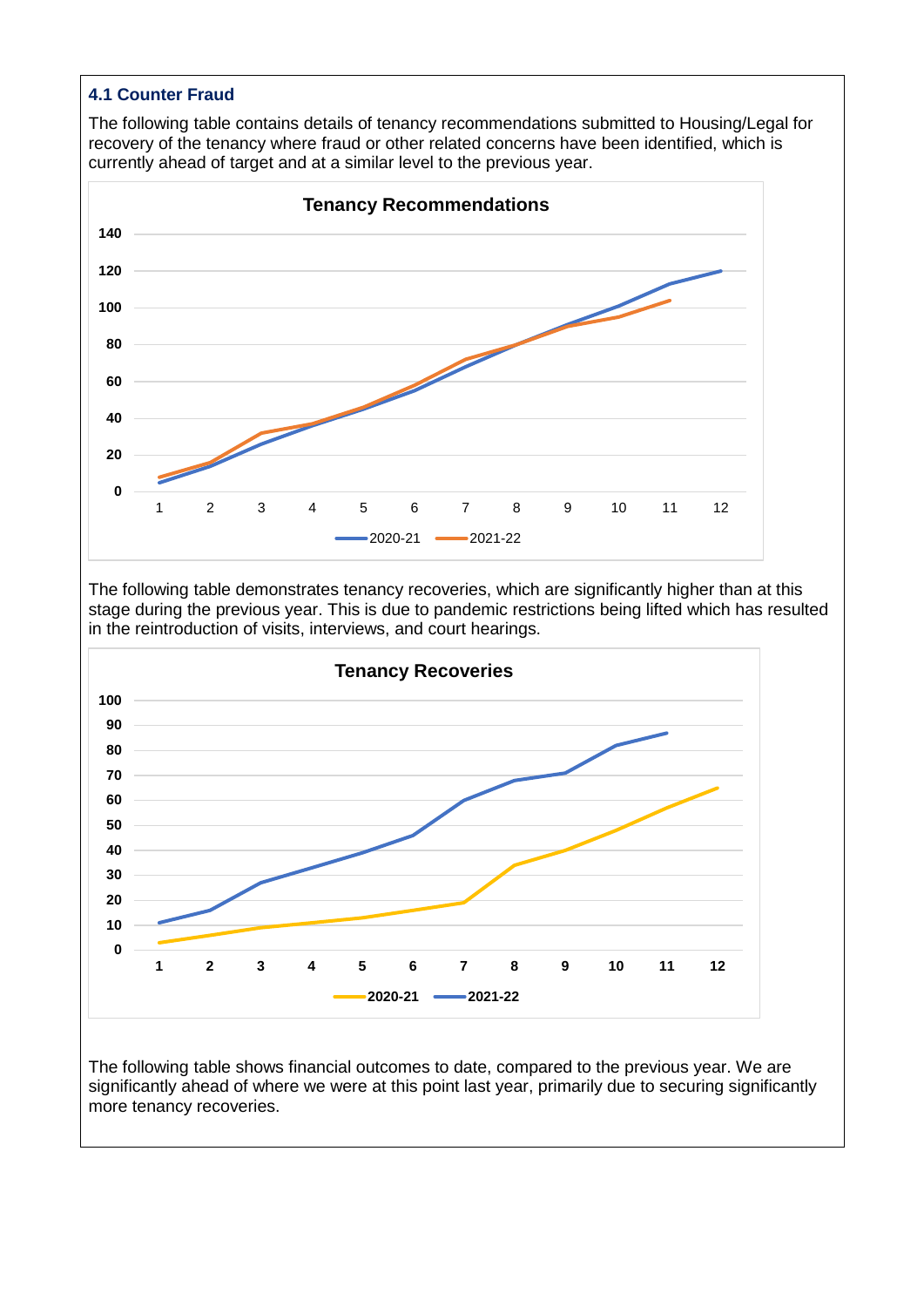![](_page_6_Figure_0.jpeg)

![](_page_6_Figure_1.jpeg)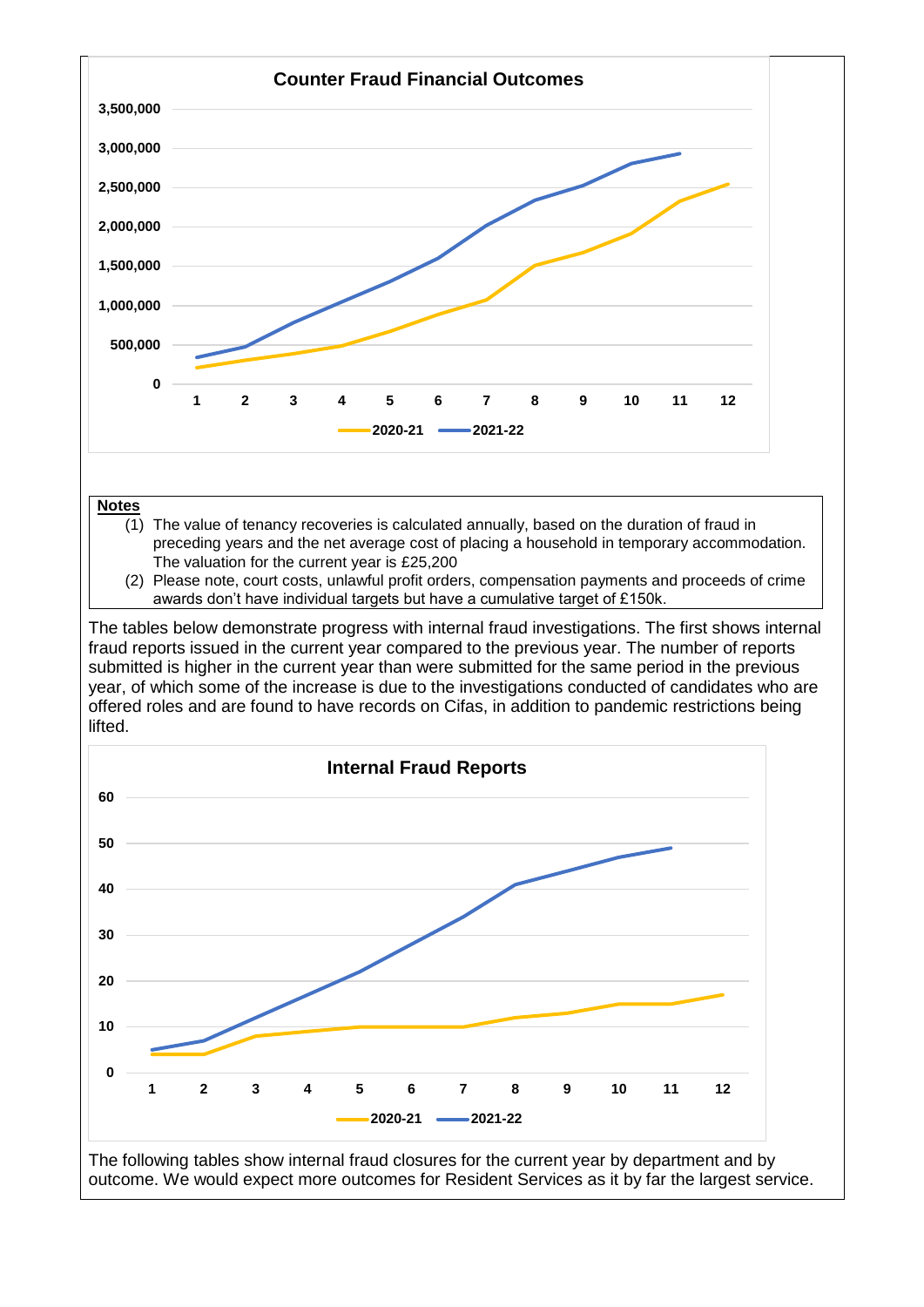![](_page_7_Figure_0.jpeg)

![](_page_7_Figure_1.jpeg)

#### **4.2 National Fraud Initiative (NFI)**

Counter Fraud have overseen the 2021 National Fraud Initiative (NFI) data-matching process; Lambeth received the data at the end of January 2021, and to date officers have carried out the checks detailed below. Although Counter Fraud oversee NFI, a vast majority of work to review data matches identified is carried out by officers from across the council. Counter Fraud has limited involvement in reviewing most matches unless fraud is identified or suspected.

| <b>Total Matches</b> | 12,970 | Processed  | 4,063 | <b>High Risk</b>           | 4,379    |
|----------------------|--------|------------|-------|----------------------------|----------|
| Investigating        | 81     | Recovering |       | £280,132   Overall Savings | £683,562 |

The savings detailed above come from 47 matches, all of which have been identified as errors. These are primarily from student grant matches where correct details were not recorded on Housing Benefit claims, with others from Council Tax matches.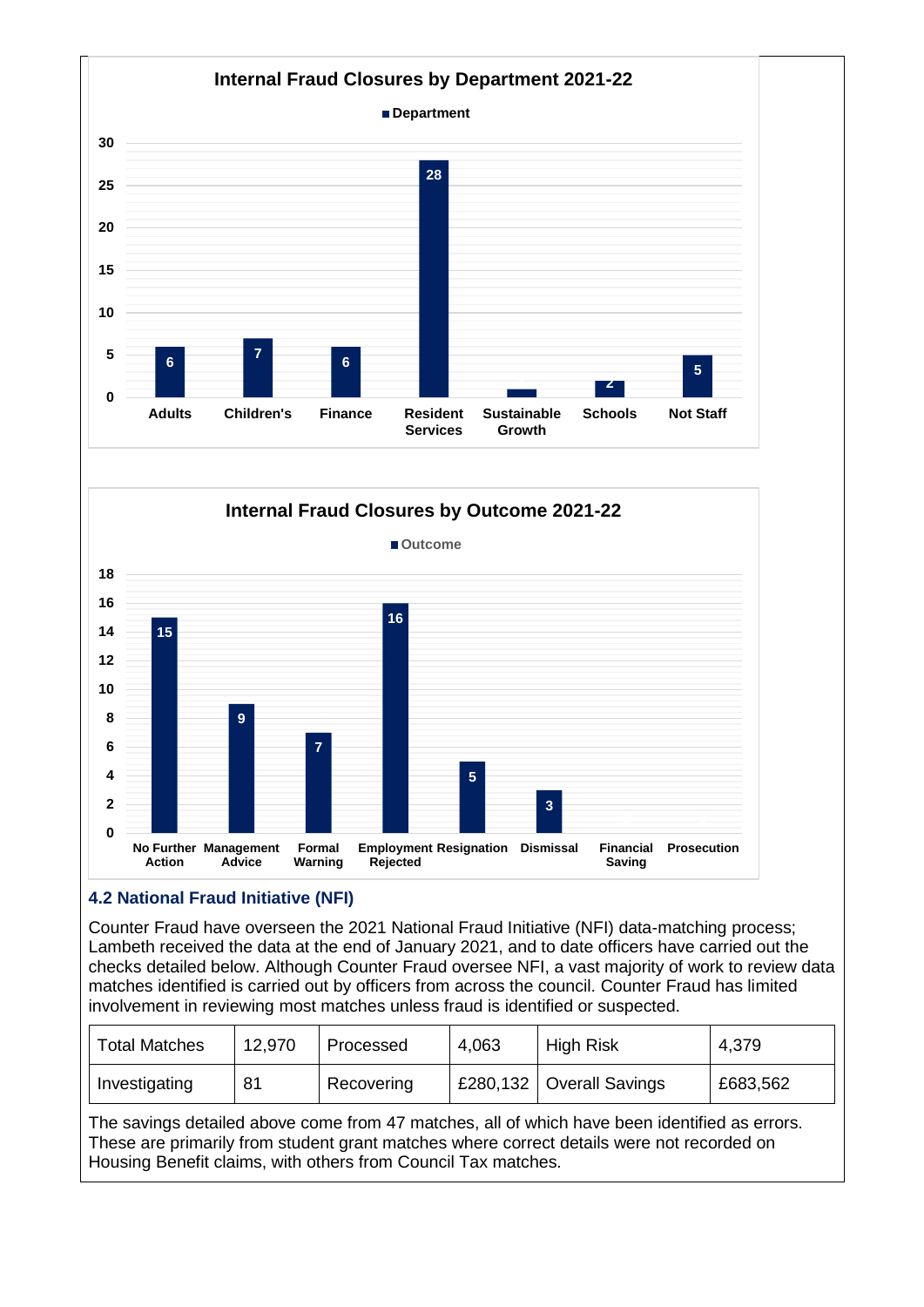#### **4.3 NFI Fraud Hub**

Lambeth have recently joined the NFI Fraud Hub. This is seen primarily as a preventative measure with regular data uploads for high-risk areas such as tenancy, Payroll and Pensions. Most London boroughs have committed to join the Hub in the coming months with agreed data uploads to identify fraud or undeclared changes in circumstances. Early identification of concerns will prevent losses to the Council which, without Hub access, may not be identified until the next scheduled NFI two-yearly exercise.

There will also be fraud identified as part of the exercise, but this is likely to be secondary to the prevention of losses. Once we are familiar with the Hub, and have other boroughs data uploaded, there will be the opportunity to extend the scope to other data that are included in NFI.

Another benefit of membership is that the two-yearly exercise will see fewer matches as these will have been dealt with as part of the Hub.

#### **4.4 Recent Prosecution**

MY, 57, formerly of Clive House, Union Grove, SW8, has been convicted of three offences in relation to subletting a Lambeth tenancy.

Counter Fraud received anonymous information in June 2017 that MY's former partner, who was the tenant of the property, had returned to Chile and that MY had taken control of and made profits from subletting the property.

Investigators discovered that the property had been sublet from 2014, with rooms being rented out separately. MY was not resident in the property throughout the period the tenancy was sublet. Furthermore, MY submitted an application to purchase the property under the Right to Buy scheme, which is not permitted unless the applicant is resident at the property. The property was recovered on 4th September 2019 at Wandsworth County Court.

After a trial at Inner London Crown Court, which had been delayed due to the pandemic, the jury found MY guilty on 10 January 2022 of three offences under the Fraud Act. On 23 February 2022, MY was sentenced to 18 months in custody, suspended for 18 months, with an additional requirement to carry out 40 hours of rehabilitation activity. Proceeds of Crime Act proceedings are now in place to recover the unlawful profits that MY obtained from subletting.

#### **4.5 Croydon Council Anti-Fraud Team**

The Counter Fraud Manager was approached by colleagues from Croydon in early January 2022 requesting support managing their Anti-Fraud team. The Croydon team had lost their Head of Anti-Fraud and team leader in recent months, leaving six investigators and one intelligence officer without experienced or qualified management cover.

Lambeth reached agreement with Croydon to provide four days management cover per week (0.8 FTE), which will be provided by the Counter Fraud Manager and two senior investigators from the Lambeth team on a rota basis. This arrangement commenced on 24 January and will continue until the end of June 2022 in the first instance. The agreement will allow time for Croydon to put in place new management arrangements for their team and can be facilitated without detriment to the work programme of Counter Fraud.

Croydon will cover all relevant staffing costs as part of this arrangement for the days that management cover is provided.

This will provide a good opportunity to ensure that colleagues in Croydon have adequate support and may identify better ways of working for both teams, which may enhance performance and outputs across each service.

#### **Annex A Follow Up: Status of outstanding management actions**

**Table 1** below outlines actions closed since our last report, across 6 internal audit reports and some actions with revised action dates that are 'Not yet Due'